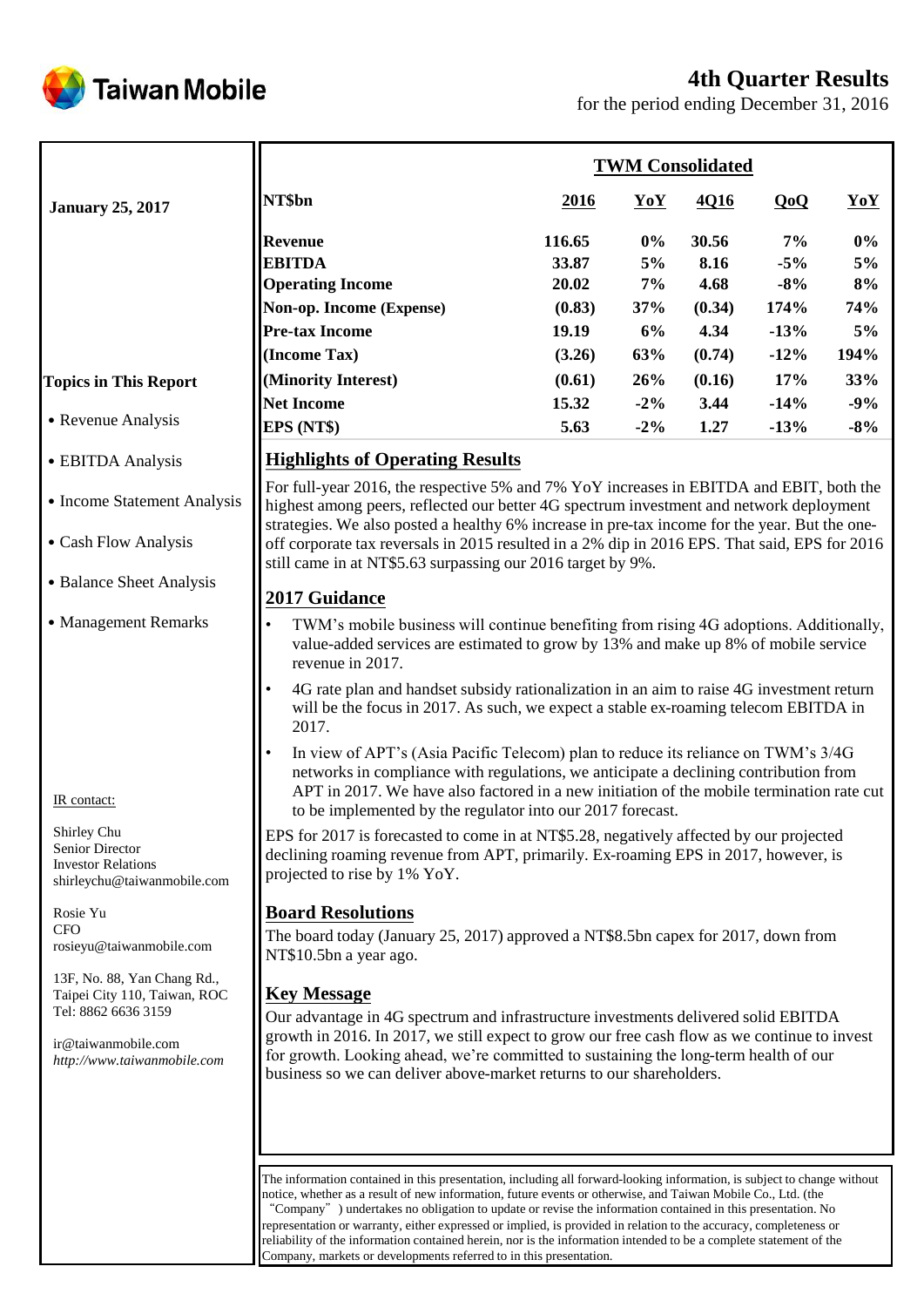

#### **o I. Revenue Analysis**

#### **Table 1. Key Operational Data**

| <b>Residual Value (NT\$bn)</b> | 4016  | YoY   | 2016  | YoY   |
|--------------------------------|-------|-------|-------|-------|
| Mobile Service Revenue         | 16.57 | 1%    | 66.13 | 1%    |
| Postpaid ARPU (NT\$)           | 885   | 1%    | 881   | 2%    |
| Blended ARPU (NT\$)            | 740   | $1\%$ | 740   | 1%    |
| Telecom Service Revenue        | 17.67 | $0\%$ | 70.76 | $1\%$ |

| <b>Revenue (NT\$bn)</b> | 4016  | QoQ    | YoY    | 2016  | YoY     |
|-------------------------|-------|--------|--------|-------|---------|
| Telecom                 | 21.29 | 6%     | $-3\%$ | 81.85 | $-2\%$  |
| Service                 | 15.33 | $-1\%$ | $0\%$  | 61.42 | 0%      |
| Device Sales            | 5.96  | 29%    | $-9%$  | 20.43 | -9%     |
| <b>CATV</b>             | 1.62  | $-1\%$ | $-3\%$ | 6.53  | 0%      |
| - Pay-TV Related        | 1.08  | $-1\%$ | $-4%$  | 4.35  | $-2\%$  |
| - Broadband             | 0.33  | 1%     | $1\%$  | 1.31  | 2%      |
| - Content & Others      | 0.22  | $-2\%$ | $-7\%$ | 0.88  | 8%      |
| momo                    | 7.62  | 13%    | $11\%$ | 28.08 | 10%     |
| - Online Shopping       | 5.82  | 17%    | 22%    | 20.58 | 19%     |
| - TV Shopping & Others  | 1.80  | $-1\%$ | $-14%$ | 7.50  | $-11\%$ |
| Others <sup>1</sup>     | 0.14  | 5%     | $-19%$ | 0.57  | $-5%$   |

Note 1: Other revenue primarily consists of operating revenue from our 49.9%-held Taipei New Horizon Co., Ltd., which became a consolidated entity on Feb 21, 2014.

|                               | 4Q16        | <b>3Q16</b> | 4Q15    | QoQ    | YoY    |
|-------------------------------|-------------|-------------|---------|--------|--------|
| <b>Mobile Subscribers (K)</b> | 7,439       | 7,479       | 7,453   | $-1\%$ | 0%     |
| - Postpaid                    | 5,944       | 5,974       | 5,981   | $-1\%$ | $-1\%$ |
| <b>Monthly Churn</b>          | $2.9\%$     | 2.6%        | $2.7\%$ |        |        |
| - Postpaid                    | 1.7%        | 1.6%        | 1.5%    |        |        |
| MOU (bn)                      | 2.43        | 2.57        | 2.75    | $-6%$  | $-12%$ |
| Pay-TV Subs (K)               | 581         | 582         | 589     | $0\%$  | $-1\%$ |
| Cable Broadband Subs (K)      | 203         | 202         | 199     | 1%     | 2%     |
| DTV Subs (K)                  | 199         | 196         | 189     | 2%     | 5%     |
|                               |             |             |         |        |        |
| <b>CATV ARPU (NT\$)</b>       | <b>4Q16</b> | QoQ         | YoY     | 2016   | YoY    |
| <b>Basic TV</b>               | 466         | $-1\%$      | $-4%$   | 475    | $-3\%$ |
| <b>Broadband</b>              | 531         | 0%          | $-1\%$  | 534    | $-2\%$ |
| <b>DTV</b>                    | 127         | $0\%$       | $-3\%$  | 128    | $-3\%$ |
| Blended <sup>1</sup>          | 804         | 0%          | $-1\%$  | 806    | $-1\%$ |

Note 1: Cable TV & broadband related revenue (excluding content agency) divided by CATV subscriber number

#### *Telecom:*

The 4G service take-up rate reached 64% of the postpaid installed base and helped mobile postpaid ARPU grow by 1% YoY in 4Q16. As a result, TWM reported a 1% YoY increase in mobile service revenue for the quarter, while those of its peers both declined.

4Q16 device sales increased sequentially as sales momentum of iPhone 7, which was launched in mid-September, continued into 4Q16. However, 2016 full-year handset sales were lower than a year ago due to demand for high-end phones tapering off.

In terms of total subscribers, even though the mobile market remained competitive in 4Q16, TWM still outperformed in terms of sustaining its mobile subscriber base.

#### *Cable:*

In 4Q16, higher revenues from the cable broadband and digital TV businesses partially offset the YoY decline in basic TV subscription revenue. Meanwhile, price competition from new entrants in the Taipei County service area, though putting pressure on our CATV revenue, is expected to subside by the end of 2017. In terms of full-year results, overall revenue from the cable TV business remained resilient from a year ago.

#### *momo*

With a 22% YoY top-line growth, online shopping remained the brightest spot for momo. Online shopping business also posted a 17% revenue increase compared to a quarter ago, performing much better than its closest competitor in Taiwan.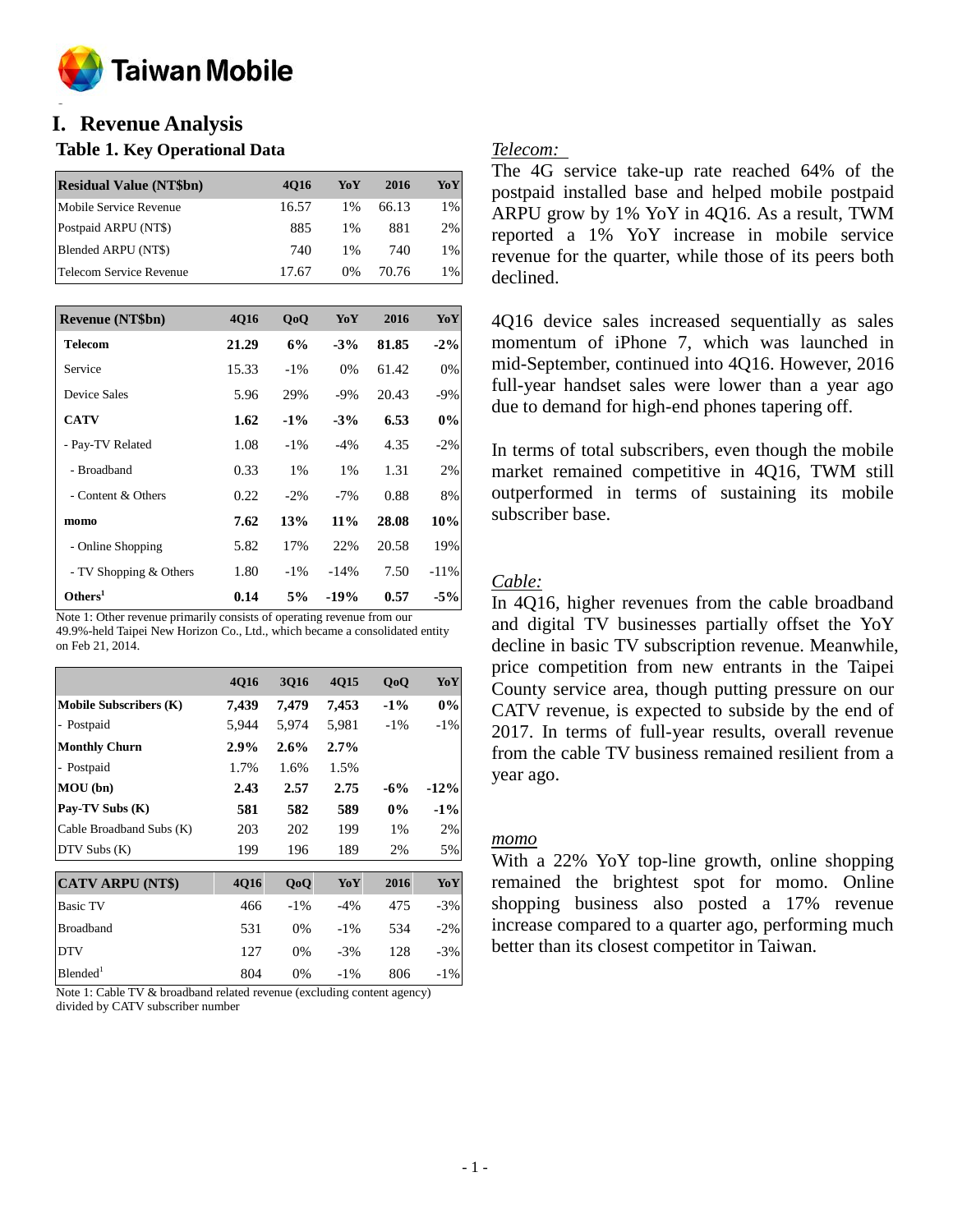

# **Table 2. EBITDA Breakdown**

| NT\$bn        | 4Q16  | QoQ         | YoY         | 2016  | YoY         |
|---------------|-------|-------------|-------------|-------|-------------|
| <b>EBITDA</b> | 8.16  | $-5%$       | 5%          | 33.87 | 5%          |
| - Telecom     | 6.86  | $-6%$       | 5%          | 28.57 | 5%          |
| - CATV        | 0.84  | $-3\%$      | $-6%$       | 3.50  | $-2%$       |
| - momo        | 0.34  | 14%         | 21%         | 1.37  | 15%         |
| - others      | 0.09  | 7%          | 24%         | 0.28  | 17%         |
| Margin        | 26.7% | $-3.4$ ppts | 1.2ppts     | 29.0% | 1.2ppts     |
| - Telecom     | 32.2% | $-4.1$ ppts | 2.5ppts     | 34.9% | 2.4ppts     |
| - CATV        | 52.0% | $-1.3$ ppts | $-1.5$ ppts | 53.6% | $-0.7$ ppts |
| - momo        | 4.4%  | $0.1$ ppts  | 0.4ppts     | 4.9%  | $0.2$ ppts  |
| - others      | 65.2% | 1.0ppts     | 22.4ppts    | 49.3% | 9.4ppts     |
| D&A           | 3.48  | 0%          | 0%          | 13.85 | 2%          |

| - Telecom   | 3.14 | 0%     | 0%     | 12.50 | 3%     |
|-------------|------|--------|--------|-------|--------|
| - CATV      | 0.21 | $-4%$  | $-2%$  | 0.87  | $-3%$  |
| - momo      | 0.03 | $1\%$  | $-14%$ | 0.10  | $-24%$ |
| - others    | 0.05 | 2%     | 1%     | 0.21  | 1%     |
| <b>EBIT</b> | 4.68 | $-8%$  | 8%     | 20.02 | 7%     |
| - Telecom   | 3.72 | $-10%$ | 9%     | 16.07 | 6%     |
| - CATV      | 0.63 | $-3%$  | $-7%$  | 2.63  | $-1\%$ |
| - momo      | 0.31 | 15%    | 25%    | 1.27  | 20%    |
| - others    | 0.04 | 15%    | 85%    | 0.07  | 134%   |

Note: The combined total of telecom, CATV, momo and others does not equal the consolidated total of each account due to minor adjustments and eliminations.

#### **Table 3. Non-operating Item**

| NT\$bn                                           | 4016   | 0 <sub>0</sub> | YoY    | 2016   | YoY    |
|--------------------------------------------------|--------|----------------|--------|--------|--------|
| <b>Non-Operating</b><br><b>Revenue (Expense)</b> | (0.34) | 174%           | 74%    | (0.83) | 37%    |
| - Net Interest Expense                           | (0.13) | $-4\%$         | $-15%$ | (0.51) | $-12%$ |
| - Write-off Loss                                 | (0.33) | 700%           | 40%    | (0.46) | 24%    |
| - Other Revenue<br>(Expense)                     | 0.11   | 132%           | $-41%$ | 0.14   | $-59%$ |

#### EBITDA Analysis

Due to smaller handset subsidies from lesser handsets sold as well as lower SAC (subscriber acquisition cost), telecom EBITDA posted a 5% YoY growth in 4Q16. The sequential decline in telecom EBITDA was due to more smartphone sales volume (including iPhone 7) in the quarter.

Cable TV EBITDA decline was mainly due to the revenue drop mentioned earlier.

For 4Q, momo's 21% YoY increase in EBITDA came not only from revenue growth in its online shopping business but also from its TV home shopping business turnaround in China.

#### D&AAnalysis

Compared to our peers, we had a more rational investment in 4G. As such, telecom depreciation and amortization for the full-year only increased 3% YoY.

CATV 4Q16 D&A expense decreased YoY as some of the non-broadband related equipment had been fully depreciated.

#### Non-Operating Item Analysis

The non-operating expense increased in 2016 due to the one-off NT\$215m dividends received in 4Q15 from the investments in Taiwan High Speed Rail's (THSR) preferred shares. Separately, net interest expense decreased YoY on the back of lower average loan balance. Asset write-off loss increased YoY due to the accrual of obsolete 2G equipment write-offs.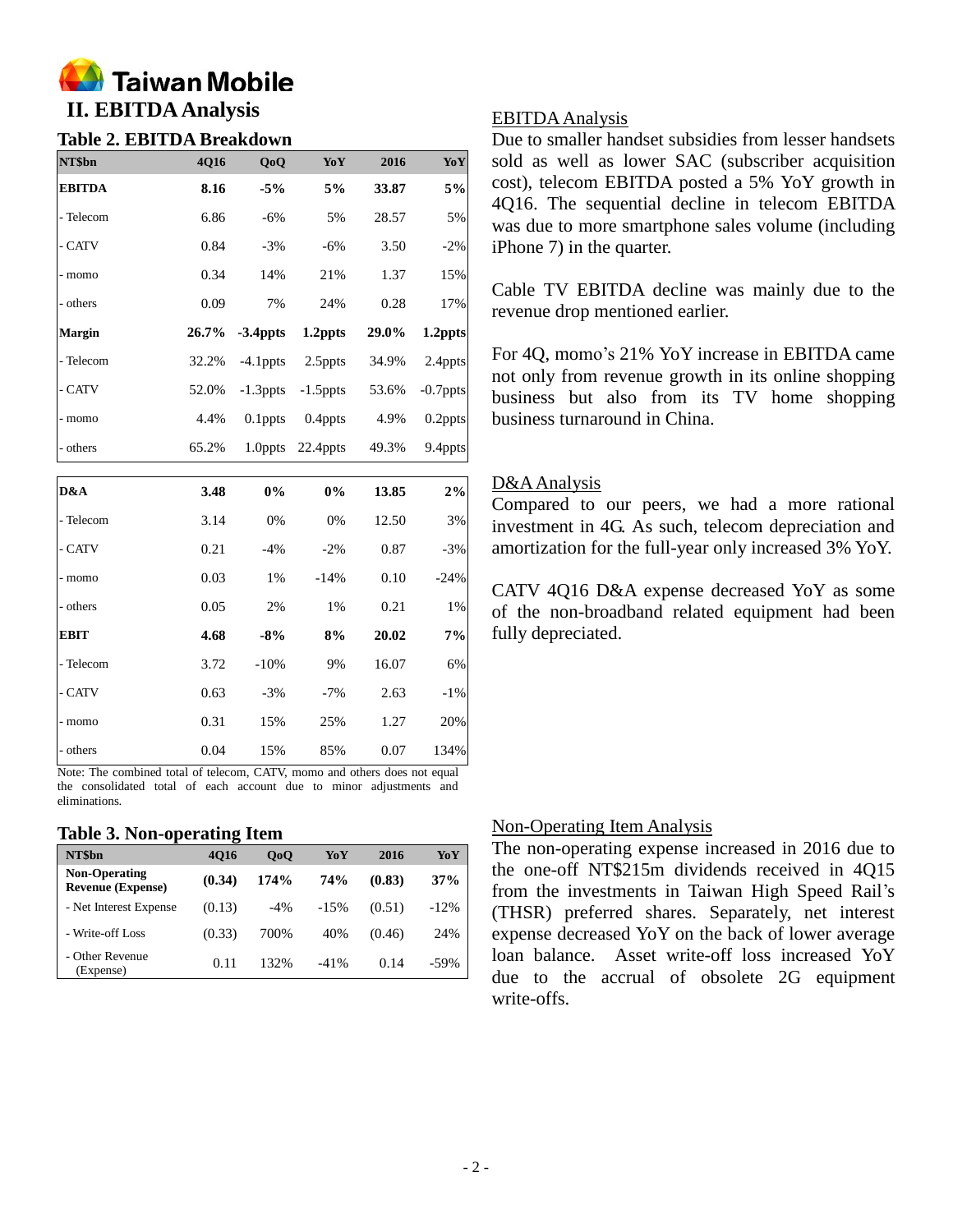

## **III. Income Statement Analysis**

| NT\$bn                      | 4Q16   | QoQ    | YoY    | % of 4Q16<br><b>Forecast</b> |
|-----------------------------|--------|--------|--------|------------------------------|
| <b>Revenue</b>              | 30.56  | 7%     | $0\%$  | 93%                          |
| <b>Operating Cost</b>       | 21.27  | 12%    | $-1\%$ | 90%                          |
| <b>Operating Expense</b>    | 4.60   | 6%     | $-1\%$ | 95%                          |
| <b>Operating Income</b>     | 4.68   | $-8%$  | 8%     | 107%                         |
| Non-op. Income<br>(Expense) | (0.34) | 174%   | 74%    | 148%                         |
| Pre-tax Income              | 4.34   | $-13%$ | 5%     | 104%                         |
| <b>Net Income</b>           | 3.44   | $-14%$ | $-9%$  | 103%                         |
| EPS (NT\$)                  | 1.27   | $-13%$ | $-8%$  | 104%                         |
| <b>EBITDA</b>               | 8.16   | $-5%$  | 5%     | 101%                         |
| <b>EBITDA</b> margin        | 26.7%  |        |        |                              |

### **Table 4. 4Q16 Consolidated Results vs. Forecast**

**Table 5. 2016 Consolidated Results vs. Forecast**

| NT\$bn                      | 2016   | YoY    | % of 2016<br><b>Forecast</b> |
|-----------------------------|--------|--------|------------------------------|
| <b>Revenue</b>              | 116.65 | 0%     | 97%                          |
| <b>Operating Cost</b>       | 78.79  | $-1\%$ | 94%                          |
| <b>Operating Expense</b>    | 17.84  | 1%     | 96%                          |
| <b>Operating Income</b>     | 20.02  | 7%     | 108%                         |
| Non-op. Income<br>(Expense) | (0.83) | 37%    | 83%                          |
| Pre-tax Income              | 19.19  | 6%     | 110%                         |
| <b>Net Income</b>           | 15.32  | $-2\%$ | 109%                         |
| EPS (NT\$)                  | 5.63   | $-2\%$ | 109%                         |
| <b>EBITDA</b>               | 33.87  | 5%     | 103%                         |
| EBITDA margin               | 29.0%  |        |                              |

#### Income Statement Analysis

#### *4Q16*

Despite a sequential decrease resulting from a full-quarter impact associated with iPhone 7, 4Q16 EBITDA grew 5% compared to a year ago, credited to savings in handset subsidies and disciplined network opex and marketing expenses.

Compared to our 4Q16 guidance, consolidated revenue missed our forecast for the quarter mainly due to lower-than-expected handset sales. However, fewer-than-expected handset subsidies helped us beat our EBIT and EPS targets by 7% and 4%, respectively, in 4Q16.

### *2016 Full-Year*

For full-year 2016, the respective 5% and 7% YoY increases in EBITDA and EBIT, both the highest among peers, reflected our better 4G spectrum investment and network deployment strategies. Despite the 6% increase in pre-tax income, the one-off corporate tax reversals in 2015 resulted in a 2% dip in 2016 EPS. That said, EPS for 2016 still came in at NT\$5.63 surpassing our 2016 target by 9%.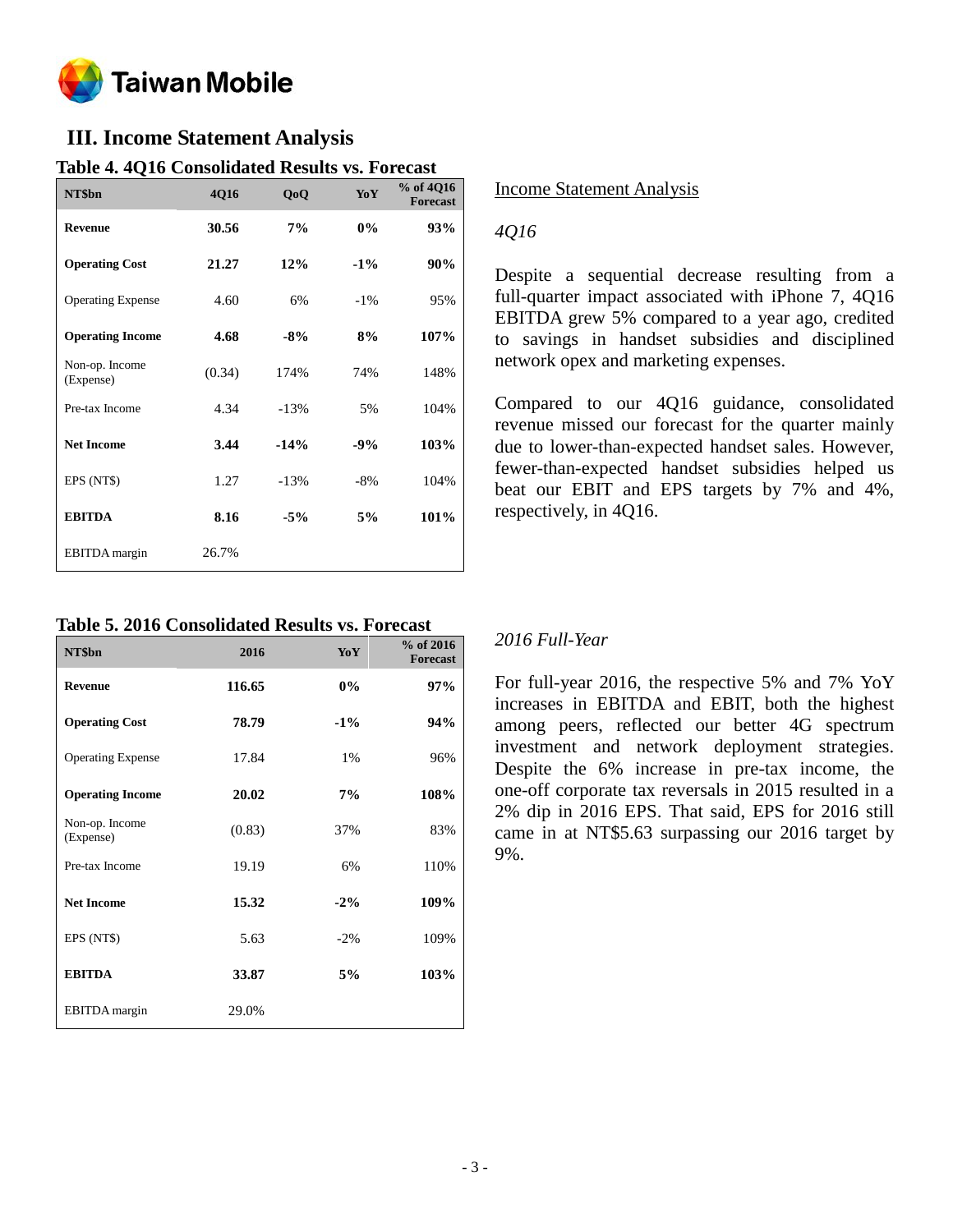

## **IV. Cash Flow Analysis**

#### **Table 6. Cash Flow**

| NT\$bn                                      | 2016    | 2015    | 4Q16   | 3Q16    |
|---------------------------------------------|---------|---------|--------|---------|
| <b>Total Op Sources/(Uses)</b>              | 31.83   | 25.81   | 7.94   | 7.89    |
| Pre-tax Income                              | 19.19   | 18.17   | 4.34   | 4.97    |
| Depreciation                                | 10.65   | 10.58   | 2.65   | 2.68    |
| Amortization                                | 3.20    | 2.94    | 0.83   | 0.80    |
| Changes in Working Capital                  | (2.57)  | (7.11)  | (0.42) | (0.80)  |
| <b>Asset Write-off Add-backs</b>            | 0.46    | 0.33    | 0.33   | 0.04    |
| Other Add-backs                             | 0.90    | 0.90    | 0.21   | 0.21    |
| <b>Net Investing</b><br>Sources/(Uses)      | (11.53) | (15.18) | (2.36) | (3.55)  |
| $Capex$ <sup>1</sup>                        | (10.49) | (12.62) | (2.26) | (3.05)  |
| Divestment (Acquisition)                    | (0.20)  | 0.58    | (0.03) | 0.03    |
| 4G License Fees                             | 0.00    | (3.43)  | 0.00   | 0.00    |
| <b>Other Financial Assets</b><br>(Increase) | (1.04)  | 0.13    | (0.09) | (0.66)  |
| Refundable Deposits<br>(Increase)           | (0.02)  | (0.00)  | (0.01) | 0.02    |
| Others                                      | 0.22    | 0.17    | 0.03   | 0.11    |
| <b>Net Financing</b><br>Sources/(Uses)      | (21.17) | (9.95)  | (4.44) | (5.31)  |
| Cash Dividend Payment                       | (15.78) | (15.91) | 0.00   | (15.24) |
| Short-Term Borrowings                       | (6.85)  | (4.68)  | (6.51) | 4.65    |
| Commercial Paper Payable<br>Increase        | (10.79) | 5.20    | (7.70) | 5.50    |
| Convertible Bond Payable                    | 9.99    | 0.00    | 9.99   | 0.00    |
| Long-Term Bank Loan                         | 2.85    | 6.56    | (0.04) | (0.14)  |
| Others                                      | (0.58)  | (1.12)  | (0.19) | (0.08)  |
| <b>Net Cash Position Chg.</b>               | (0.87)  | 0.68    | 1.13   | (0.98)  |

1. Inclusive of prepayments for equipment and the acquisition of computer software & other intangible assets

#### **Table 7. Capex & FCF**

| NT\$bn                | 2016  | 2015   | 4016 | 3016   |
|-----------------------|-------|--------|------|--------|
| <b>Cash Capex</b>     | 10.49 | 12.62  | 2.26 | 3.05   |
| - Mobile              | 7.41  | 9.48   | 1.45 | 2.18   |
| - Fixed-line          | 1.08  | 1.60   | 0.30 | 0.29   |
| - Cable MSO           | 1.04  | 0.72   | 0.27 | 0.26   |
| - momo $\&$ others    | 0.96  | 0.82   | 0.24 | 0.33   |
| % of Revenue          | 9%    | $11\%$ | 7%   | $11\%$ |
| <b>Free Cash Flow</b> | 21.34 | 13.19  | 5.68 | 4.84   |

#### Cash Flow Analysis

#### *4Q16*

In 4Q16, operating cash inflow remained stable compared to a quarter ago.

Investing cash outflow came off QoQ, largely due to a reduction in cash capex and a NT\$0.75bn time deposit made in 3Q16 by momo for cash management purposes.

On the financing front, we reduced our borrowings by NT\$4.25bn QoQ on the back of rising free cash flows. In the quarter, a 5-year NT\$10bn zero-coupon convertible bond was issued to replace short-term bank borrowings.

In a nutshell, cash balance increased by NT\$1.13bn in 4Q16.

#### *2016 Full-Year*

Operating cash inflow increased 23% YoY with stronger cash earnings arising from fewer handset subsidies.

Investing cash outflow decreased from a year ago as both 4G network roll-out and spectrum purchases peaked in 2015, despite the receipt of NT\$0.5bn proceeds from THSR preferred share redemptions in that year.

NT\$4.8bn in total debt was paid down in 2016 aided by rising free cash flow.

#### Capex and Free Cash Flow Analysis

In 2016, the ratio of total capex as a percentage of revenue dropped to 9% from 11% a year ago. Full-year FCF netted NT\$21.34bn, up 62% YoY, attributed to higher operating cash inflow and reduced 4G related spectrum and capex spending, translating into an annualized FCF yield of 6%.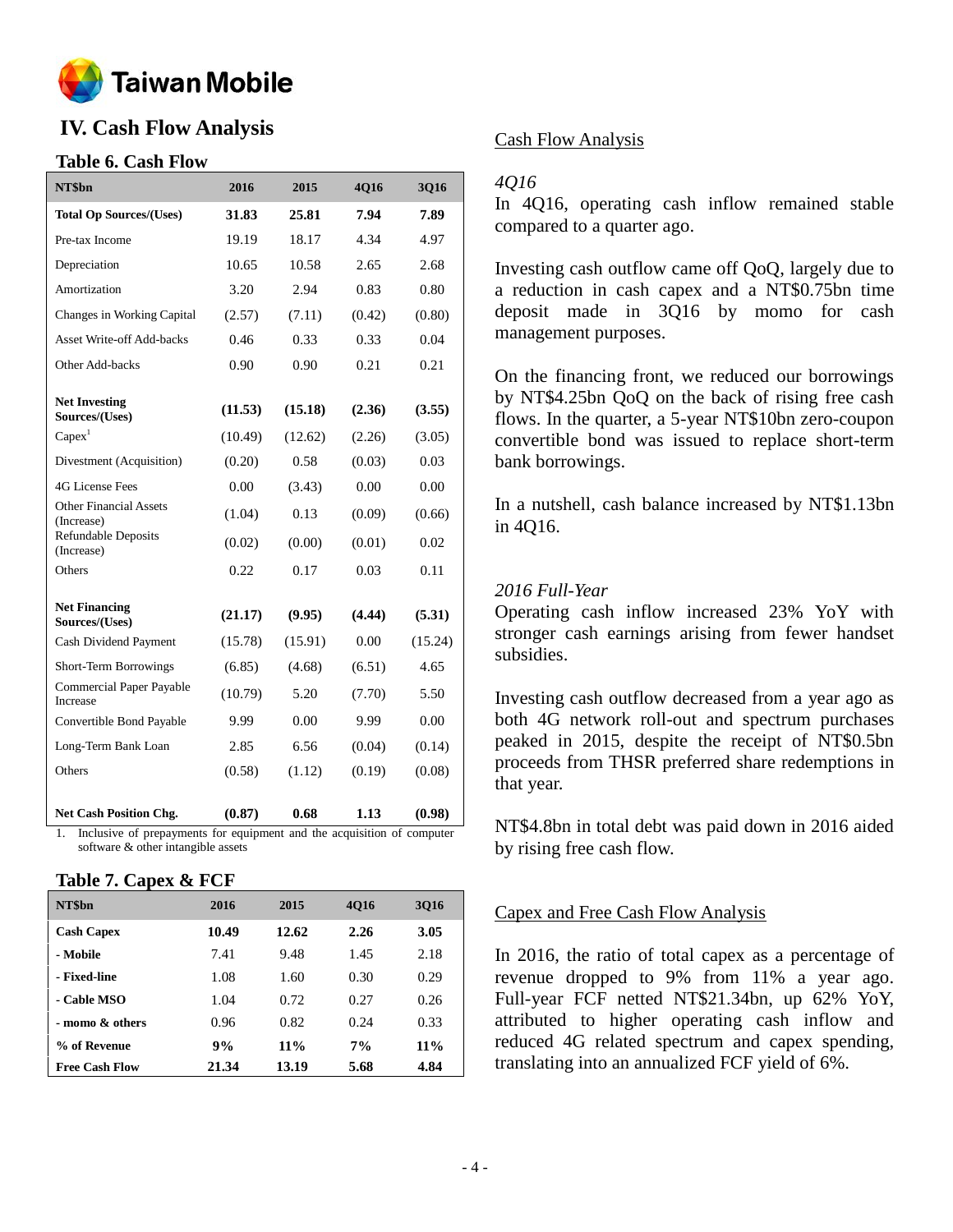

## **V. Balance Sheet Analysis**

#### **Table 8. Balance Sheet**

| NT\$bn                                         | 4Q16    | 3Q16    | 4Q15    |  |  |  |
|------------------------------------------------|---------|---------|---------|--|--|--|
| <b>Total Assets</b>                            | 151.38  | 151.26  | 156.09  |  |  |  |
| <b>Current Assets</b>                          | 34.28   | 32.39   | 34.16   |  |  |  |
| - Cash & Cash Equivalents                      | 7.70    | 6.57    | 8.58    |  |  |  |
| - Accounts Receivable                          | 15.42   | 15.66   | 15.70   |  |  |  |
| - Inventories                                  | 4.07    | 2.95    | 4.19    |  |  |  |
| - Short-Term Investment                        | 1.23    | 1.26    | 1.03    |  |  |  |
| - Other Current Assets                         | 5.86    | 5.95    | 4.66    |  |  |  |
| Non-current Assets                             | 117.10  | 118.87  | 121.93  |  |  |  |
| - Long-Term Investment                         | 5.41    | 5.55    | 4.96    |  |  |  |
| - Property and Equipment                       | 45.37   | 46.42   | 47.58   |  |  |  |
| - Concession                                   | 37.86   | 38.53   | 40.45   |  |  |  |
| - Other Non-current Assets                     | 28.45   | 28.36   | 28.95   |  |  |  |
| <b>Liabilities</b>                             | 85.19   | 88.76   | 90.79   |  |  |  |
| <b>Current Liabilities</b>                     | 38.14   | 51.34   | 59.23   |  |  |  |
| - ST Borrowings                                | 13.62   | 27.82   | 35.28   |  |  |  |
| - Other Current Liabilities                    | 24.53   | 23.52   | 23.95   |  |  |  |
| Non-current Liabilities                        | 47.05   | 37.42   | 31.56   |  |  |  |
| - Long-Term Borrowings                         | 42.91   | 33.38   | 26.48   |  |  |  |
| - Other Non-current Liabilities                | 4.14    | 4.04    | 5.08    |  |  |  |
| <b>Shareholders' Equity</b>                    | 66.19   | 62.50   | 65.29   |  |  |  |
| -Paid-in Capital                               | 34.21   | 34.21   | 34.21   |  |  |  |
| -Capital Surplus                               | 14.99   | 14.59   | 14.59   |  |  |  |
| -Legal Reserve                                 | 24.61   | 24.61   | 23.04   |  |  |  |
| -Un-appropriated Earnings                      | 0.63    | 0.63    | 2.76    |  |  |  |
| -Treasury Shares                               | (29.72) | (29.72) | (29.72) |  |  |  |
| -Non-controlling Interest                      | 5.77    | 5.62    | 5.74    |  |  |  |
| -Retained Earnings & Others*                   | 15.71   | 12.57   | 14.67   |  |  |  |
| * Including YTD profits and other equity items |         |         |         |  |  |  |

#### **Table 9. Ratios**

|                                   | <b>4016</b> | 3016 | <b>4015</b> |
|-----------------------------------|-------------|------|-------------|
| <b>Current Ratio</b>              | 90%         | 63%  | 58%         |
| Interest Coverage (x)             | 27.0        | 30.1 | 22.5        |
| <b>Net Debt (Cash) to Equity</b>  | 74%         | 87%  | 81%         |
| Net Debt $(Cash)$ to EBITDA $(x)$ | 1.44        | 1.62 | 1.65        |
| <b>ROE</b> (annualized)           | 23%         | 28%  | 25%         |
| <b>ROA</b> (annualized)           | 9%          | 11%  | 10%         |

#### Assets

As of the end of 4Q16, cash balance increased QoQ as explained in the cash flow analysis section.

The QoQ increase in inventory reflected the relaxation of Apple's supply shortage seen in 3Q16.

Long-term investment increased YoY to reflect the mark-to-market value appraised on the investments in THSR.

PP&E continued decreasing as new additions in 4G equipment was smaller than the overall depreciation incurred for the quarter.

#### Liabilities & Shareholders' Equity

Gross debt balance fell to NT\$56.52bn, following a NT\$4.25bn debt repayment made in the quarter. After being partially replaced by the convertible bond, short-term borrowings only accounted for 24% of gross debt from 45% a quarter ago.

The equity component (share option) of the convertible bond issued in 4Q16 increased TWM's capital surplus sequentially.

#### Ratio Analysis

With short-term debt repayment made in 4Q16, current ratio went up while the ratios of net debt to equity and net debt to EBITDA both came off.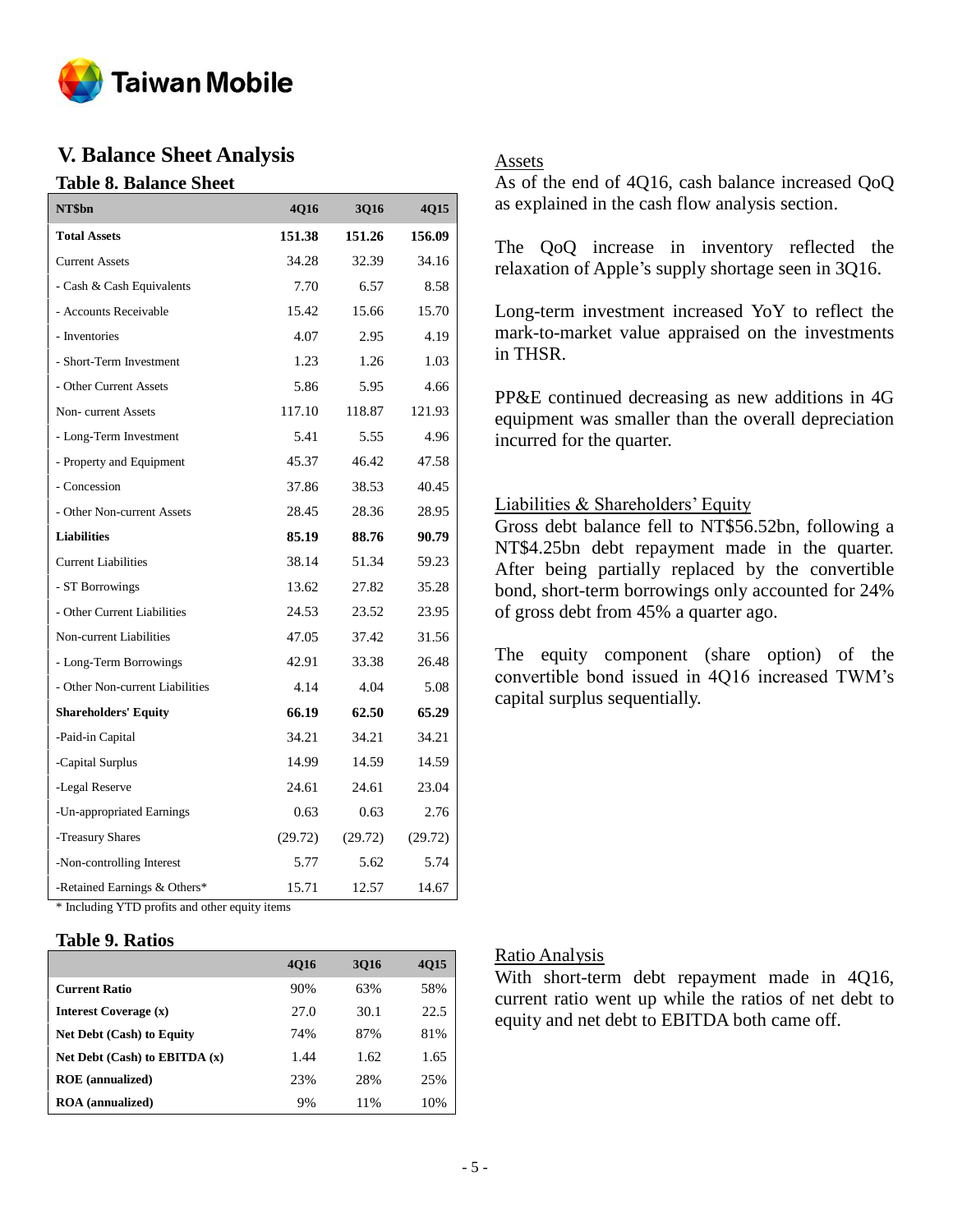

## **VI. Guidance**

#### **Table 10. 2017 Guidance**

| NT\$bn                  | 2017   | 2016   | YoY    |
|-------------------------|--------|--------|--------|
| <b>Revenue</b>          | 118.85 | 116.65 | 2%     |
| Cash Cost <sup>1</sup>  | 68.37  | 64.94  | 5%     |
| <b>Expense</b>          | 18.04  | 17.84  | $1\%$  |
| <b>EBITDA</b>           | 32.43  | 33.87  | $-4\%$ |
| D&A                     | 13.88  | 13.85  | $0\%$  |
| <b>Operating Income</b> | 18.56  | 20.02  | $-7\%$ |
| Non-operating Expense   | 0.66   | 0.83   | $-20%$ |
| Pre-tax Income          | 17.90  | 19.19  | $-7\%$ |
| <b>Net Income</b>       | 14.38  | 15.32  | $-6\%$ |
| EPS $(NT$)^2$           | 5.28   | 5.63   | $-6\%$ |

1. Including handset sales costs, but not including total D&A.

2. EPS is based on total share counts of 2.722bn

#### Telecom business

- In 2017, our mobile business will continue benefiting from rising 4G adoptions with 64% post-paid installed base in 2016 rising to 72% in 2017. Additionally, value-added services are estimated to grow by 13% and make up 8% of mobile service revenue in 2017.
- 4G rate plan and handset subsidy rationalization in an aim to raise 4G investment return will be the focus in 2017. As such, we expect a stable ex-roaming telecom EBITDA in 2017.
- In view of APT's (Asia Pacific Telecom) plan to reduce its reliance on TWM's 3/4G networks in compliance with regulations, we anticipate a declining contribution from APT in 2017. We have also factored in a new initiation of the mobile termination rate cut to be implemented by the regulator in our 2017 forecast.

#### Other businesses

• The combined EBITDA of the CATV, momo and other businesses will increase by 1% YoY in 2017 and represent 16% of our total EBITDA.

### EPS

• EPS for 2017 is forecasted to come in at NT\$5.28. negatively affected by our projected declining roaming revenue from APT, primarily. Ex-roaming EPS in 2017, however, is projected to rise by 1% YoY.

## **VII. Management Remarks**

#### Key Message

Our advantage in 4G spectrum and infrastructure investments delivered solid EBITDA growth in 2016. In 2017, we still expect to grow our free cash flow as we continue to invest for growth. Looking ahead, we're committed to sustaining the long-term health of our business so we can deliver above-market returns to our shareholders.

#### **Capex**

The board today (January 25, 2017) approved a NT\$8.5bn capex for 2017, including NT\$5.0bn for mobile, NT\$1.0bn for fixed-line, NT\$1.4bn for CATV and NT\$1.1bn for momo and other subsidiaries.

For 2017, telecom capex will be down by 17% YoY and that as a percentage of service revenue is forecasted to trend down to 9%. Regarding cable TV, investments in digital set-up-boxes will continue to achieve 100% installed base in 2017. momo's capex associated with the new logistic center is tapering off and will be completed in 2017.

#### Awards and Recognition

− Received the most (six) awards among telecom peers from the Taiwan Institute for Sustainable Energy Research for the third consecutive year: "Taiwan's Top 10 Role Model Company for Sustainability", the "Integrity and Transparency Award", the "Growth through Innovation Award", the "Role Model Award for Community Service and Outreach", the "Climate Leadership Award", and the "2016 Taiwan's Top 50 Corporate Sustainability Report Award – Gold Award in ICT Sector"